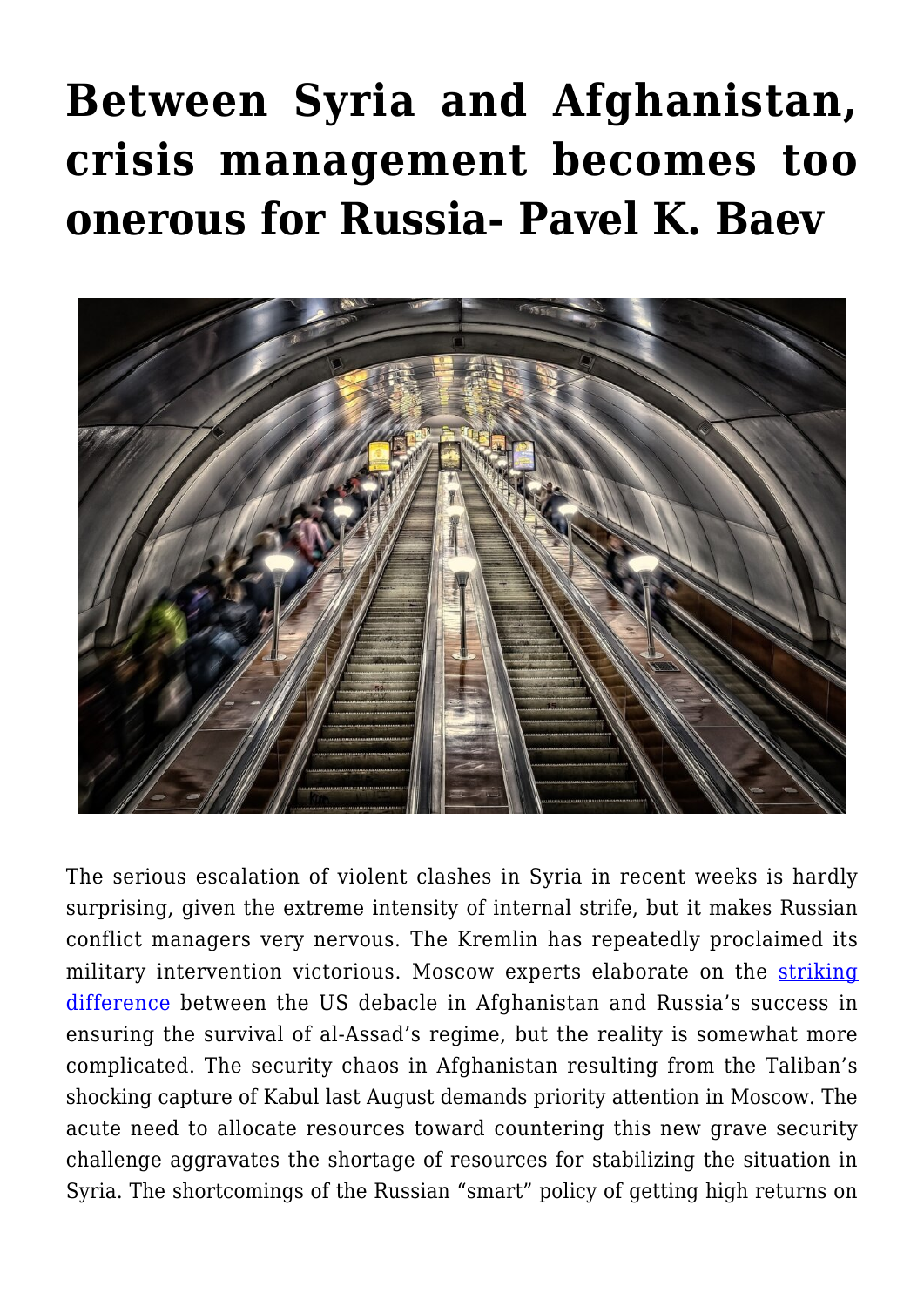low investments are exposed – and its leadership is irked with the imperative to make hard choices.

## **Three tracks of conflict manipulation**

The environment of protracted regional conflicts is generally and traditionally quite comfortable for Moscow, which excels at manipulating clashing interests of warring parties, but typically finds itself out of its element when it comes to postwar reconstruction. The problem with Syria as far as Russian conflict management is concerned is that it is neither here nor there. The war cannot be brought to a conclusive outcome as long as Idlib remains under the control of Turkey-backed rebels and US troops are still present, and nothing resembling rehabilitation (including the return of refugees) can be started. Afghanistan is an even deeper mess: Moscow may be [entertaining the proposition](https://tass.com/politics/1353705) of recognizing the Taliban as a legitimate government, but Russian experts also express doubts in its ability to establish firm control over the devastated country. At the same time, the Defense Ministry [is busy preparing](https://www.wsj.com/articles/russian-military-drills-near-afghan-border-deliver-warning-to-extremists-11635188626) to repel new security threats emanating from this seat of terrorism.

Ambivalence can often help ensure flexibility of political maneuvering. Still, in these two cases, dissimilar as they are, Moscow attempts to move simultaneously in different directions, which is never a recipe for success. The primary source of this confusion is the disconnect in Russian policy-making between the three key actors – the Foreign Ministry, the Ministry of Defense, and the Kremlin – which pursue particular goals and ambitions that often go cross-purpose. The divergence between courses drawn by professional diplomats and the top brass is entirely natural. Still, the presidential administration (and the Security Council) is supposed to be the supreme authority that overrules bureaucratic competition and enforces coordination. Instead, President Vladimir Putin conducts his toplevel relations, often cut across the sophisticated diplomatic dances and not always answer the military-strategic guidelines. His deal-making with President Recep Tayyip Erdogan of Turkey, for that matter, is unique in complexity and intensity in the last 12 years, with bitter quarrels and reconciliations, and the net outcome has been the mitigation of tensions in conflicts that involve the risk of a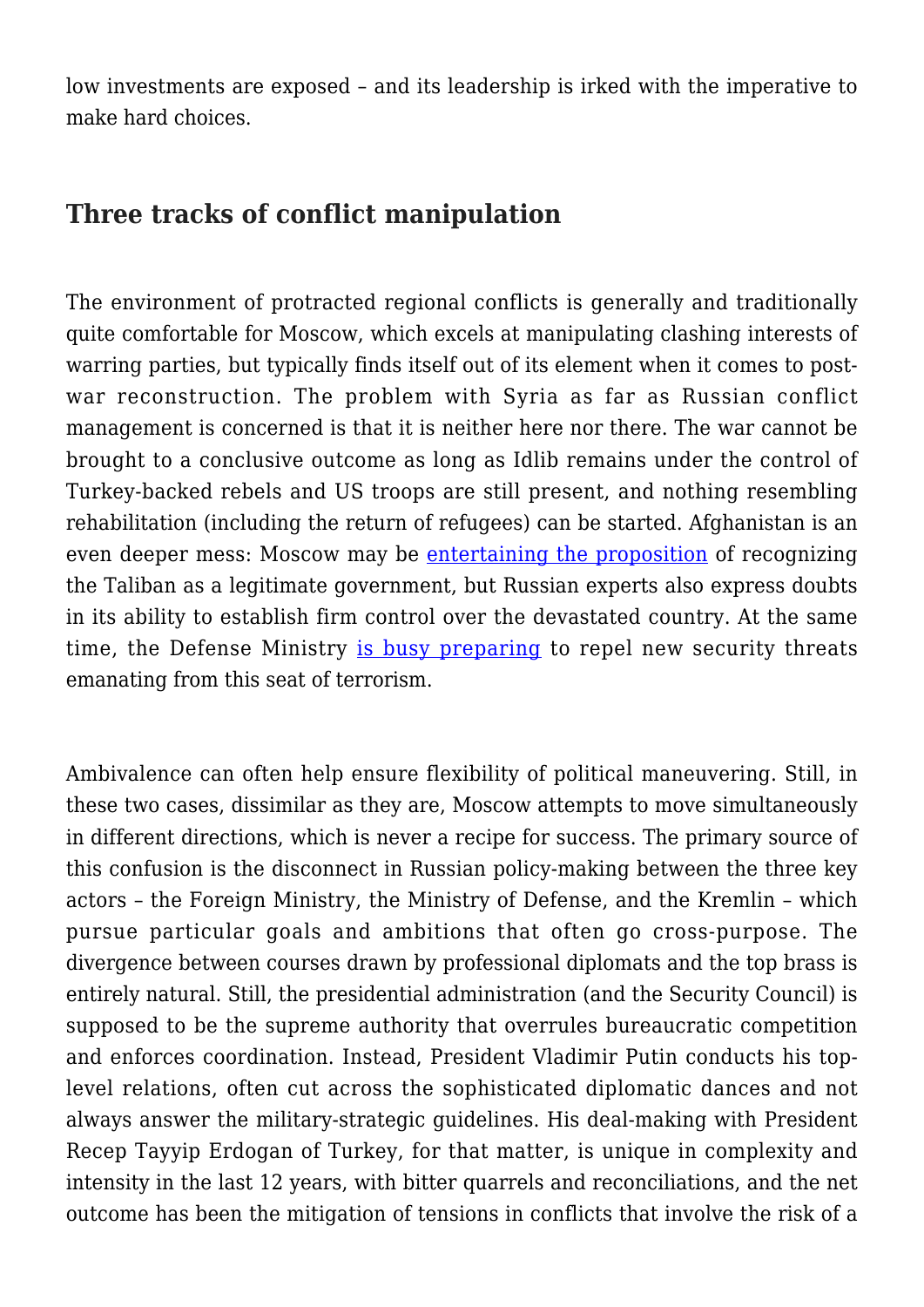direct clash.

Syria is a major focal point of this very personal bargaining, which has yielded many compromises, but the latest summit in Sochi was [apparently fruitless.](https://www.al-monitor.com/originals/2021/10/russia-hasnt-cleared-turkish-attack-strategic-syrian-town) Russian [experts expect](https://www.ng.ru/world/2021-10-14/1_8278_turkey.html) Turkey to launch yet another limited military offensive in northern Syria, perhaps targeting Kobani, which would bridge the gap between two existing "security zones" along the border. Moscow is not content with this looming prospect, which could diminish the "sovereignty" claimed by the al-Assad regime yet further. Still, it cannot prevent it either by political messaging or by military deployments. Russian command signals its disapproval in the usual way – by [delivering airstrikes](https://www.aa.com.tr/en/middle-east/russian-airstrike-targets-syrian-opposition-in-idlib-/2019447) close to Turkish observations posts in the Idlib province. Still, nothing resembling preparations for an offensive to the north of the M4 highway seems to be happening. This restraint is quite probably caused by the shift of strategic attention to Afghanistan.

## **Economic parsimony and military overstretch**

The full extent of geopolitical consequences from the shocking Taliban victory in August might remain obscure for months to come, but the imperative to respond to acute and potential security challenges to Central Asia has dawned on Moscow. It was very convenient to criticize the US military presence in Afghanistan while observing how various terrorist groups concentrated their efforts on fighting against it. Still, presently it is necessary to allocate own resources toward this familiar but challenging theatre. Diplomatic connections with the Taliban were established several years ago, but the [recent meeting](https://indianexpress.com/article/opinion/editorials/indian-delegation-taliban-afghanistan-moscow-7584012/) in the so-called Moscow format produced scant results, not least because Putin remains reluctant to proceed with acknowledging this channel. His stance is influenced by Tajikistan's President Emomali Rahmon, who was the [only foreign guest](https://central.asia-news.com/en_GB/articles/cnmi_ca/features/2021/05/13/feature-01) at the traditional Victory Day military parade in Moscow this year. For various [domestic reasons,](https://carnegiemoscow.org/commentary/85649) Rahmon finds it helpful to take a rigid confrontational stance against the Taliban, so the recent summit of the Shanghai Cooperation Organization (SCO) in Dushanbe was [rather disagreeable](https://www.atlanticcouncil.org/blogs/southasiasource/experts-react-2021-shanghai-cooperation-organisation-sco-summit-in-tajikistan/).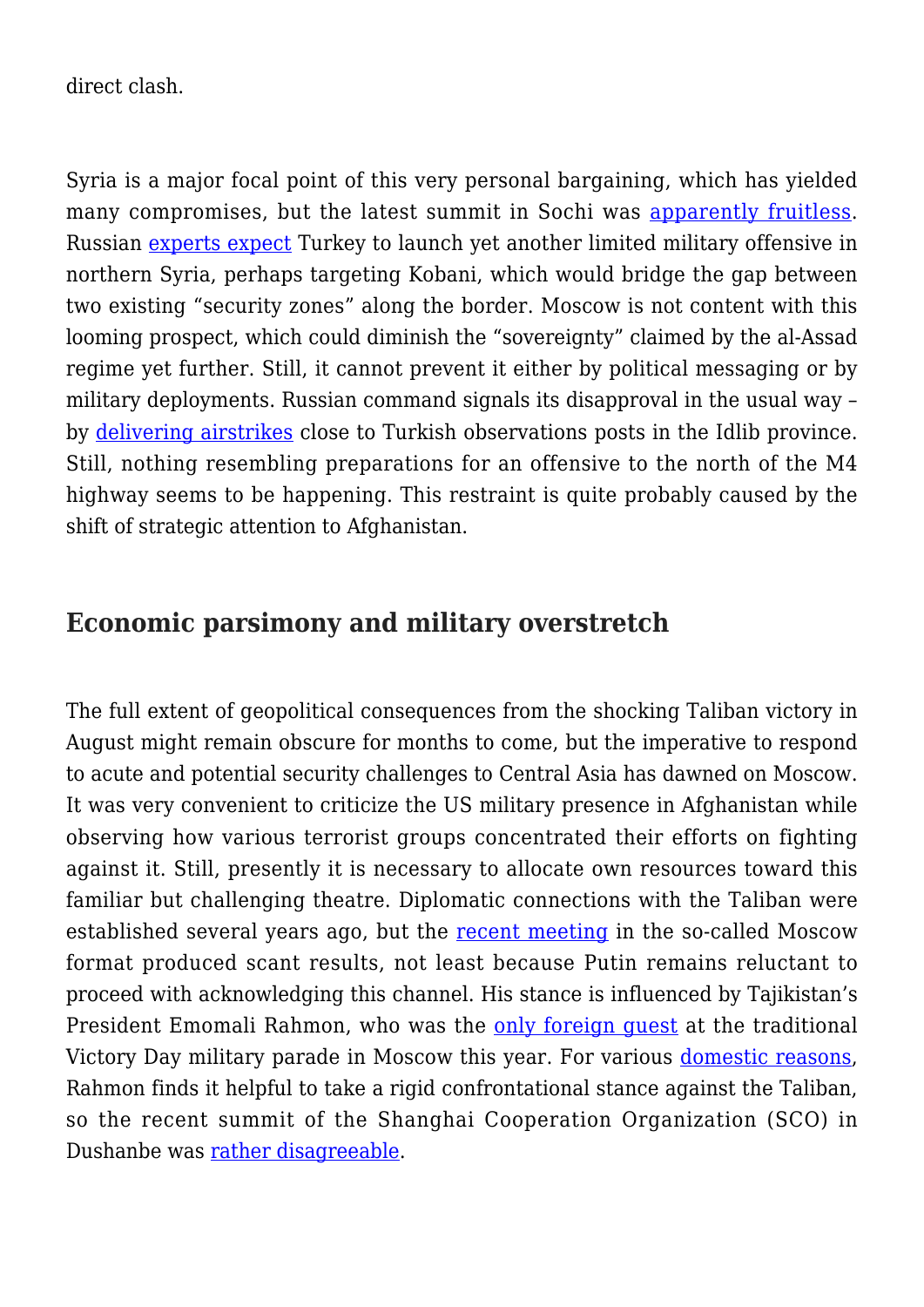Putin could have disciplined his ally, but Russian top brass hold opinions regarding the threats emanating from Afghanistan that are pretty similar to those of Rahmon – and differ significantly from hopes expressed by diplomats. The series of Russia-led [military exercises](https://www.rferl.org/a/russia-csto-afghan-tajik-border/31525710.html) in Tajikistan has continued nearly non-stop since August, but no new permanent deployment has occurred. What the Russian

 $201<sup>st</sup>$  military base in Tajikistan needs in terms of reinforcements is airpower, but there is very little in terms of free capacity that the command in Moscow can spare for demanding missions in Central Asia. The [chain of accidents](https://www.iiss.org/blogs/military-balance/2021/09/russian-flight-test-crash) with combat and transport planes during this summer/autumn proves that many key capabilities in Russian AirSpace forces are stretched to the limit. Such impactful new developments as the first use by Ukrainian forces of the *Bayraktar* drone (imported from Turkey) for a [precision strike](https://edam.org.tr/ukraines-drone-strike-in-donbass-can-spark-a-turkish-russian-escalation/) on the rebel artillery position in the Donbas region get utmost attention in Moscow.

In the light of these new demands for performing crucial missions, there is no way for the Russian command to build up the grouping of forces in Syria for staging a new offensive operation. The problem is that in the absence of a decisive military victory, the credibility of the al-Assad regime erodes steadily and irreversibly. Even in the best circumstances, Russia would not have been able to provide sufficient funds for post-war reconstruction. Its capacity for supporting the corrupt Syrian ally is reduced even further in the economic stagnation aggravated by the severe autumnal wave of the COVID-19 epidemic. In July, Moscow had to vote for the UN Security Council resolution that authorized cross-border delivery of humanitarian aid from Turkey to Idlib because Damascus is [critically](https://www.csis.org/analysis/how-assad-regime-systematically-diverts-tens-millions-aid) [dependent](https://www.csis.org/analysis/how-assad-regime-systematically-diverts-tens-millions-aid) on receiving its share of this aid.

## **Conclusion**

Elaborating at great length on the crisis of the Western model of capitalism at the recent gathering of the [Valdai Club,](https://jamestown.org/program/putins-valdai-platitudes-obscure-worsening-domestic-situation/) Putin attempted to downplay, if not deny, the situation that Russian foreign policy was spiraling into. Positioning itself as a dominant security provider in its many neighborhoods, Moscow finds itself entangled in one complex emergency after another. Ukraine has been its top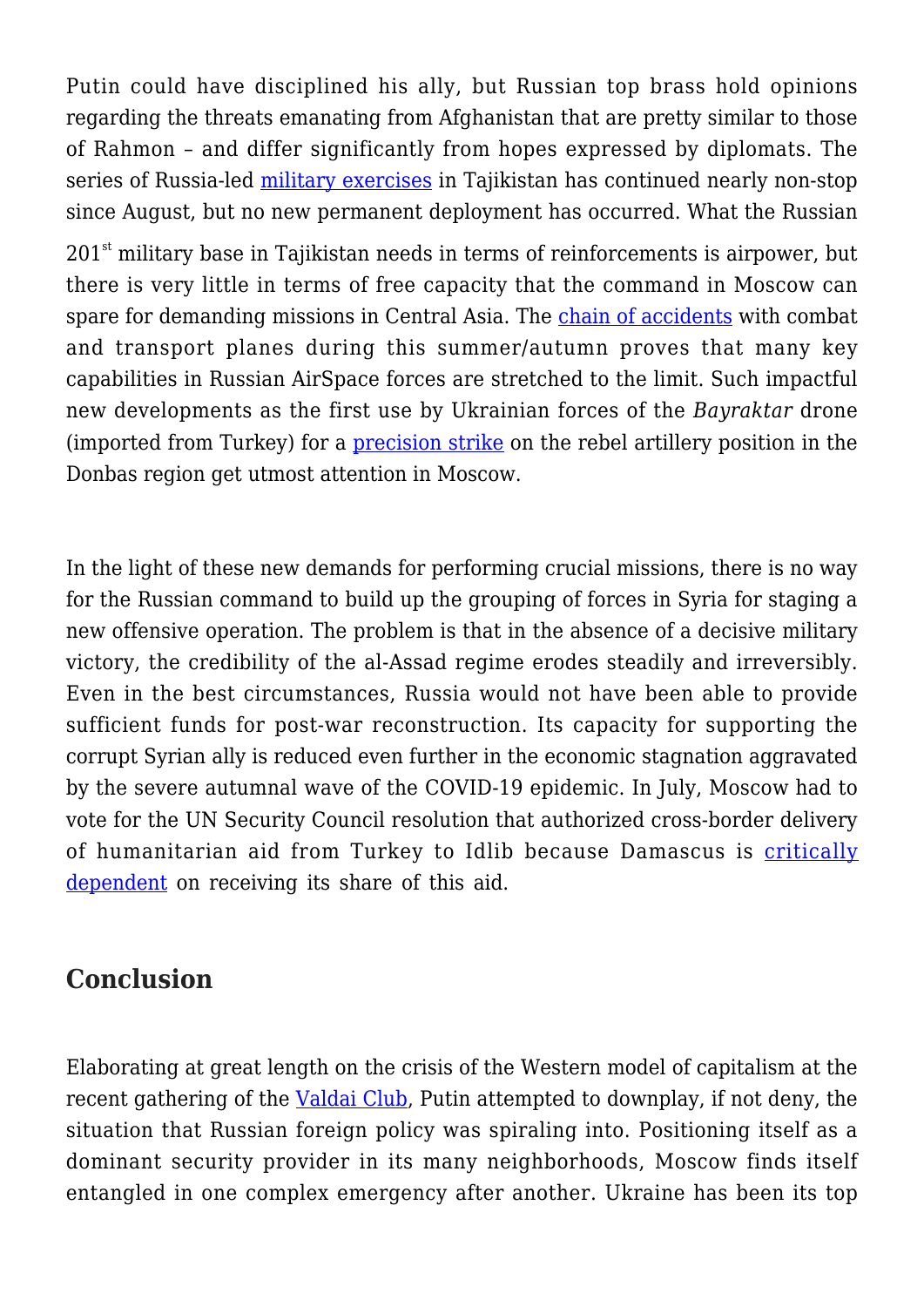priority contestation since spring 2014, and since summer 2020, Belarus has become a problem that consumes enormous economic and political resources. The explosion of an old conflict in the South Caucasus in autumn 2020 necessitated greater attention to this troubled region, and the new threat emanating from Afghanistan could become a demand for too many. Given Moscow's desire to strengthen the position of power in the Arctic and the urge to show military muscle in the Far East, it is only possible to invest in meeting the severe security challenges in Central Asia by disinvesting in some other theatre. Realistically, the only feasible place for such disinvestment is Syria. Russia has no critical national interests in this war zone. Much the same way as the USA in Afghanistan, it can wrap up its deployment without exposing itself to acute security risks. The al-Assad regime would probably collapse into a violent mess far more profound than the present-day disaster in Lebanon. Still, it will be the neighbors who will suffer the consequences. The Kremlin refuses to contemplate such rational choice, but each new spasm in the crisis dynamics engulfing Russia's borders finds it unprepared and underequipped.



**Pavel K. Baev, Dr., Peace Research Institute, Oslo (PRIO)**

Dr. Pavel K. Baev is a Research Professor at the Peace Research Institute, Oslo (PRIO). He is also Senior Non-Resident Fellow at the Center for the U.S. and Europe at the Brookings Institution (Washington D.C.), Senior Associate Researcher at the Institut Français des Relations Internationales(IFRI, Paris), and